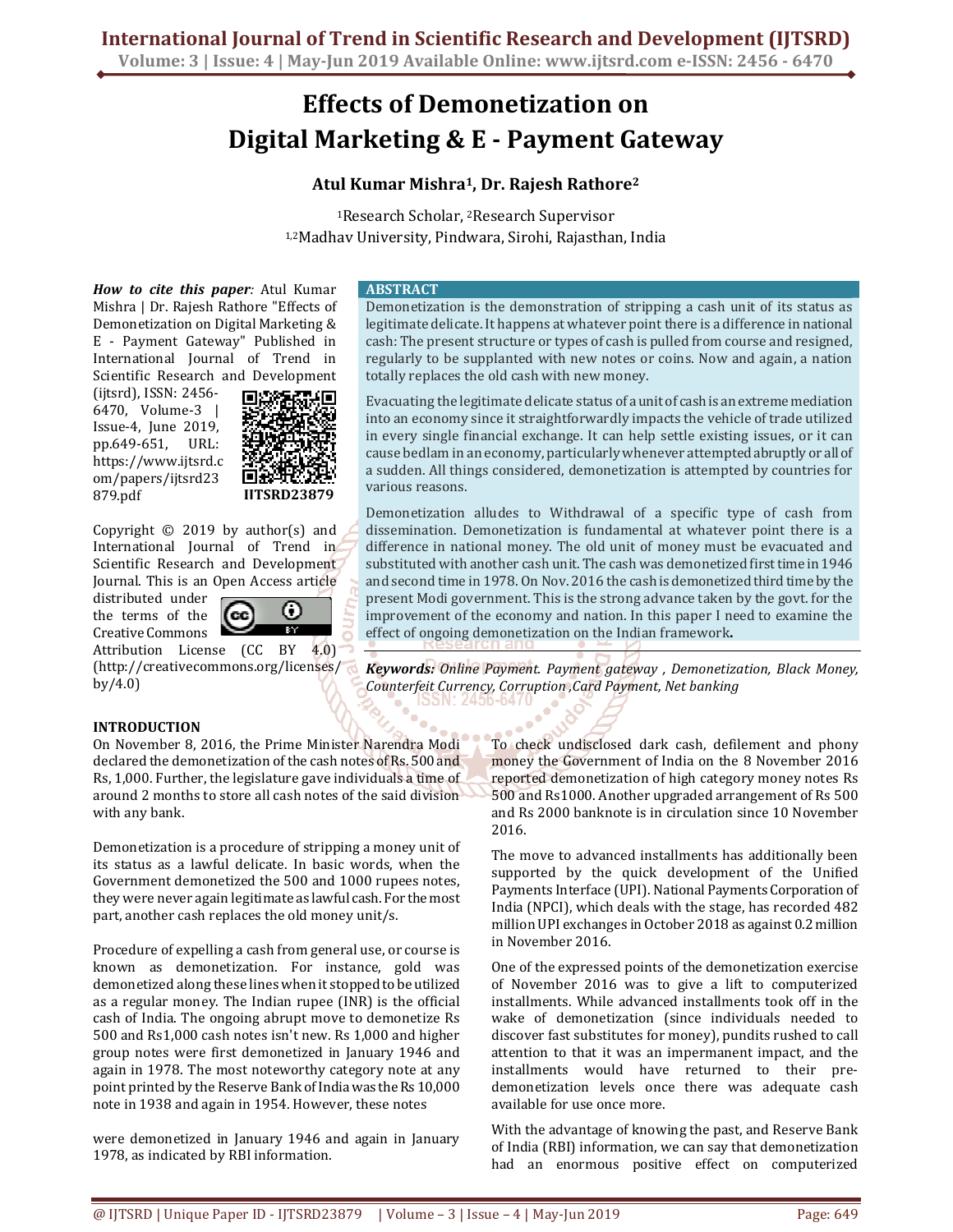#### International Journal of Trend in Scientific Research and Development (IJTSRD) @ www.ijtsrd.com eISSN: 2456-6470

installments. Truth be told, in light of one measurement, the volume of advanced installments in India has multiplied gratitude to demonetization. This measurement is the complete estimation of exchanges made utilizing check cards at purpose of offer (PoS) machines.

For over 10 years now, most ledgers in India have come appended with an ATM card which likewise bends over as a plastic. Before demonetization, in any case, these cards were to a great extent utilized for pulling back money from ATMs, as opposed to being utilized at PoS machines. While these cards are as yet being utilized generously to pull back cash from ATMs, there has been a dimension move in their utilization at PoS.

#### **Objective :**

The main objective of this paper is to study How Digital Payments Boosting After demonetization on 8th Nov.2016 also we want to Know what is its effects on Digital Marketing world.

#### **Methodology :**

The paper is based on the secondary data.The secondary data was collected from various published sources like reports, magazines, journals, newspapers and the Other offline and Online Media etc.

#### **Effects of Demonetization on Digital Marketing :**

On eighth November 2016 as the administration declared demonetization of Indian high-esteem money notes. The ensuing media free for all, the excitement of gossipy tidbits, contentions, and counterarguments has been yet to decrease. India's financial specialists have taken a broadly partitioned position on the productivity of this move and its effect on the on nation's dark cash circumstance. As per various sources, the nation's dark cash can be anyplace between 23-75% of India's GDP. The change to the computerized economy has its bunch benefits however the inquiry remains. Is the lope regular man of India prepared to acknowledge the move from money to cashless exchanges? ISSN: 24

By demonetizing the five hundred and thousand rupee notes India would like to flush out impressive measures of dark cash just as to urge a change to cashless state inside the standard economy. Along these lines, this new move will hugy affect the computerized showcasing skyline in India. It urges individuals to be associated with less money exchanges and to utilize the electronic or plastic cash. Aside from the most clear lifts as far as expense salary, money related examiners figure this move will have numerous advantages in the Indian economy. A portion of the undeniable recipients of demonetization are banks, smaller scale financing organizations, NBFCs and computerized monetary administrators. Indians are generally disposed to utilize money exchanges and thusly some may feel constrained to question the progress into a cashless economy.

The more advanced shrewd Indians have just grasped the chances of demonetization. PayTM Wallet, a prevalent portable online business site situated in India has significantly increased its client dependent on the declaration ON November eighth. In any case, there are a lot more advances the Indian government needs to satisfy so as to encourage a consistent change to a computerized economy. India as of now has a great yearly development rate of web clients with the most recent measurement appearing striking 32%. With more than 350 million web clients, the nation has the second biggest enrolled web client rate on the planet and is second just to China.

As an advanced office, GBIM has a major task to carry out in the consequence of Demonetisation. It is our obligation to encourage the same number of helpful spots where individuals can carefully join to execute with their cash as they wish. E-wallet organizations will have the high ground in this new budgetary condition in India. This is confirm by the way that even little nearby roadside slows down are presently setting up installment acknowledgment through ewallet organizations like PayTM. Numerous individuals are currently discussing Akodara, the nation's first computerized town. Everything from bread, milk, wheat flour to architect garments is bought by the general population in Akodara through versatile financial strategies. The 1,200 individuals living in this town barely have anything to stress about Demonetisation or doing a change to cashless purchasing.

In the interim, the Reserve Bank of India is encouraging the nation individuals to utilize the web or portable banking inside the present moment as a methods for easing weight on the physical money. As per computerized advertising experts, India's most recent money related change will be the beginning of another monetary time with Indians having more noteworthy access to the advantages of executing in a carefully engaged world.

Demonetization is the most smoking new theme in the nation. Budgetary experts wherever are discussing what the long haul effects could be while a few organizations and individuals are made up for lost time in the extraordinary money crunch that has been caused. With the retail organizations taking an all new measurement because of the development of the web, the plans of action and the installment techniques have all changed. What's more, this mind boggling model is presently additionally confounded by the presentation of demonetization. Despite the fact that the facts confirm this can prompt an increasingly constructive outcome in the long haul, discussing the transient impacts, it has been transcendently antagonistic for the clients and organizations.

Online cash exchanges and advanced installments are not as troublesome as they were previously. This makes it simple for you to cleverly handle the abrupt prohibition on old monetary forms. What's more, online exchanges do accompany a great deal of advantages. This is the opportune time to release the maximum capacity of your platinum cards. Cause online installments, to apply for simple advances, pay every one of your bills and complete much more with only a plastic.

#### **Effects of Demonetization on E - Payment :**

After 8Th of November of 2016, when INR500 and INR1000 got prohibited. An enormous change happens in each field whether it is in neighborhood showcase, banking segment, promoting part, or web based business, and day by day life obviously. Individuals were confronting more issues of money and just restricted sum can be pulled back from ATM or bank. Indian native move towards net banking and installment through web wallet. Individuals tremendously move towards web for the vast majority of their needs. Every single individuals are influenced by this declaration yet it's anything but an issue for legitimate citizens. As per government, on the off chance that you have money up to 10 lakh and you can demonstrate it legitimate then you don't have to stress over cash retirement. This makes issues for the individuals who have plenty of dark cash in real money. Here are some valid justifications of Demonetization: